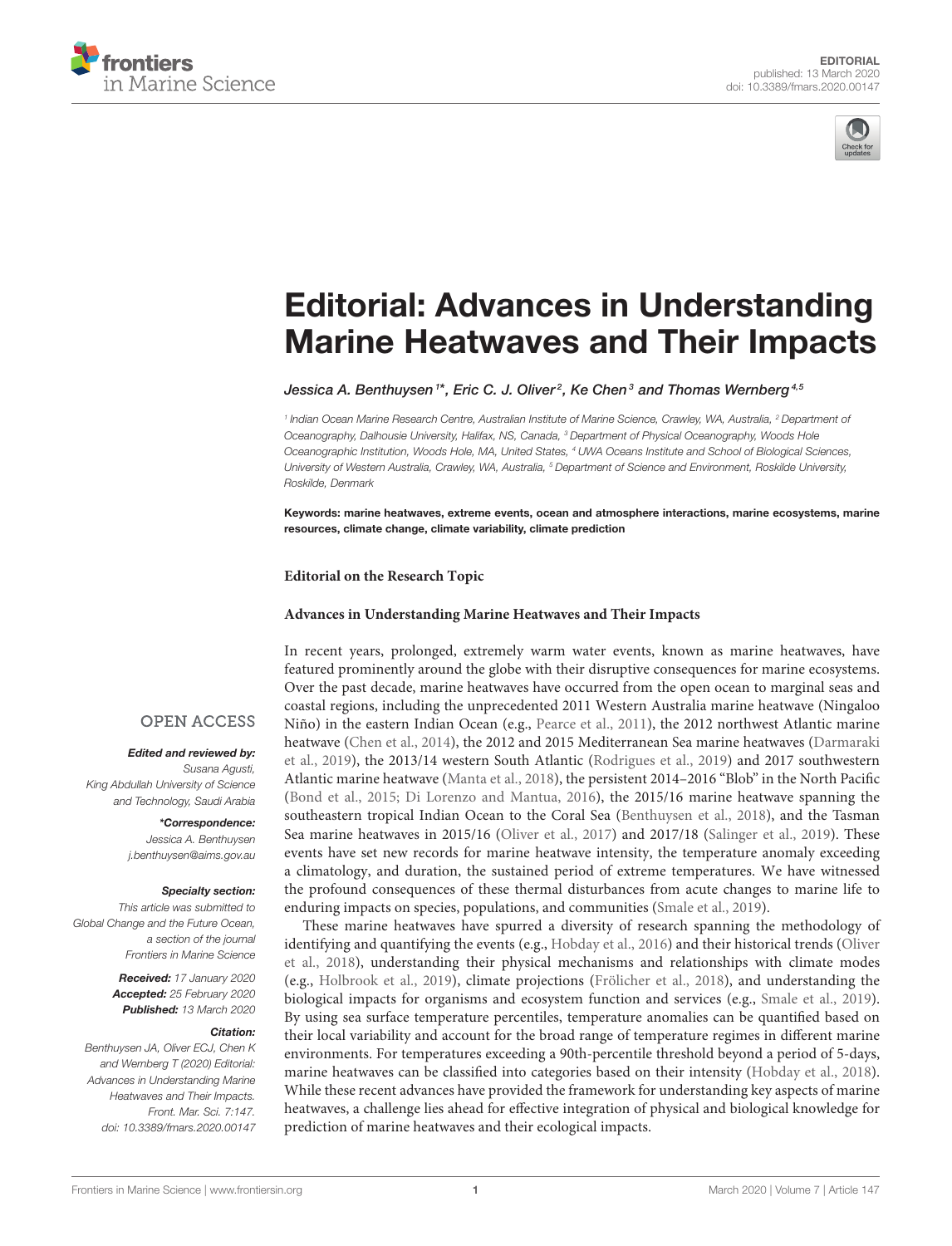This Research Topic is motivated by the need to understand the mechanisms for how marine heatwaves develop and the biological responses to thermal stress events. This Research Topic is a collection of 18 research articles and three review articles aimed at advancing our knowledge of marine heatwaves within four themes. These themes include methods for detecting marine heatwaves, understanding their physical mechanisms, seasonal forecasting and climate projections, and ecological impacts.

## DETECTION METHODS

Defining and identifying extreme warm water events require historical temperature records for quantifying climatological means and variance. [Schlegel et al.](https://doi.org/10.3389/fmars.2019.00737) investigate the results of using sub-optimal temperature time series. They determine how time series shorter than 30 years or with missing data affect marine heatwave statistics and offer best practices for improving the accuracy of marine heatwave detection. Identifying marine heatwaves with depth has the challenge of data sparsity and with instruments that may change position over time. Elzahaby and Schaeffer [present new ways of identifying and comparing sub](https://doi.org/10.3389/fmars.2019.00745)surface marine heatwaves, using observations in the Tasman Sea. They find that surface characteristics of marine heatwaves do not necessarily reflect characteristics with depth and meso-scale eddies influence the deeper structure.

#### PHYSICAL MECHANISMS

Documenting marine heatwaves, through observations and ocean models, and developing the physical understanding of why they occur are essential for building the tools for prediction and mitigating their impacts. The articles document a diversity of marine heatwaves arising from changes in the atmospheric circulation and air-sea heat fluxes, ocean heat advection, and ocean heat content preconditioning.

Off southeast Queensland, Australia, [Heidemann and Ribbe](https://doi.org/10.3389/fmars.2019.00056) show that marine heatwave days tend to correlate with El Niño years in biodiverse, ecologically important marine sub-regions. They find that the time-lagged relationship with El Niño was strongest in the Southeast Queensland Marine Coastal Zone. Hervey Bay had the longest and most intense marine heatwave events and was likely more influenced by air-sea heat flux in its shallow and sheltered environment.

In the Tasman Sea, [Behrens et al.](https://doi.org/10.3389/fmars.2019.00228) demonstrate how wind stress curl and meridional heat transport are important for setting the ocean heat content. Enhanced ocean heat content preconditions waters to marine heatwaves. Ocean heat content has a predictive skill on timescales of weeks, thus acting as an indicator for marine heatwave likelihood.

In the southeast Indian Ocean, [Feng and Shinoda](https://doi.org/10.3389/fmars.2019.00266) analyze airsea heat flux variability during Ningaloo Niño events off Western Australia. They determine that major sources of uncertainties owe to bulk flux algorithms based on six air-sea flux products. In the development phase, large uncertainties occur primarily related to sea surface temperature anomaly differences. However, during the decay phase, anomalous latent heat flux is consistently important in all datasets.

In the North Pacific Ocean, [Fewings and Brown](https://doi.org/10.3389/fmars.2019.00564) examine the 2014–2016 marine heatwave and its dipole structure in sea surface temperature anomalies. They find that the 2015 split in spatial structure was caused a dipole-wind pattern configured by the coastline. The regional winds experienced longer than usual relaxations and were consistent with a large-scale, persistent mid-level atmospheric ridging pattern.

In the northwest Atlantic Ocean, [Gawarkiewicz et al.](https://doi.org/10.3389/fmars.2019.00712) describe an extensive, advective marine heatwave in the coastal waters off the northeastern USA in early 2017. The warm, salty water anomalies reached  $+6^{\circ}$ C and were associated with a warm core ring, which impinged on the shelf south of Nantucket Shoals, with warm waters transiting southward along the Middle Atlantic Bight. They suggest that increasing occurrences of warm core rings combined with trapping processes may be an important contributor to marine heatwave events along shelf waters.

#### SEASONAL FORECASTS AND CLIMATE **PROJECTIONS**

Seasonal forecast models and climate model projections provide a path toward informing strategies for proactive marine ecosystem management given marine heatwave conditions months to years into the future. Using a multi-model ensemble of seasonal forecasts, [Jacox et al.](https://doi.org/10.3389/fmars.2019.00497) assess the predictability of the 2014–2016 northeast Pacific Ocean marine heatwave. For the California Current System, skillful predictions of warming periods in 2014 coincided with offshore warm anomalies and in 2016 with an oceanic response to the strong El Niño. Reduced forecast skill occurred during late-2014 consistent with the lack of skill for wind-driven sea surface temperature anomalies during a neutral El Niño Southern Oscillation.

Over longer timescales, climate projections are used to measure the change in likelihood of marine heatwaves under greenhouse gas emission scenarios. Based on global climate simulations, [Oliver et al.](https://doi.org/10.3389/fmars.2019.00734) consider the future changes in marine heatwaves based on their category and potential ecological impact. A "permanent marine heatwave state" arises in many parts of the ocean by the late 21st Century. Based on these projections and known ecological responses from exposure time and temperature anomalies, impacts on marine ecosystems are expected to be widespread, significant, and persistent through this century.

#### ECOLOGICAL IMPACTS

There has been a shift toward not only understanding how gradual global and regional warming trends affect marine ecosystems but also how marine species, populations, and communities respond to acute thermal stress during marine heatwaves. Here, articles document marine heatwave impacts on foundation species, including coral, seagrass, and kelp, invertebrate species, fishes, and also micronekton and microzooplankton. For coral reef environments, the review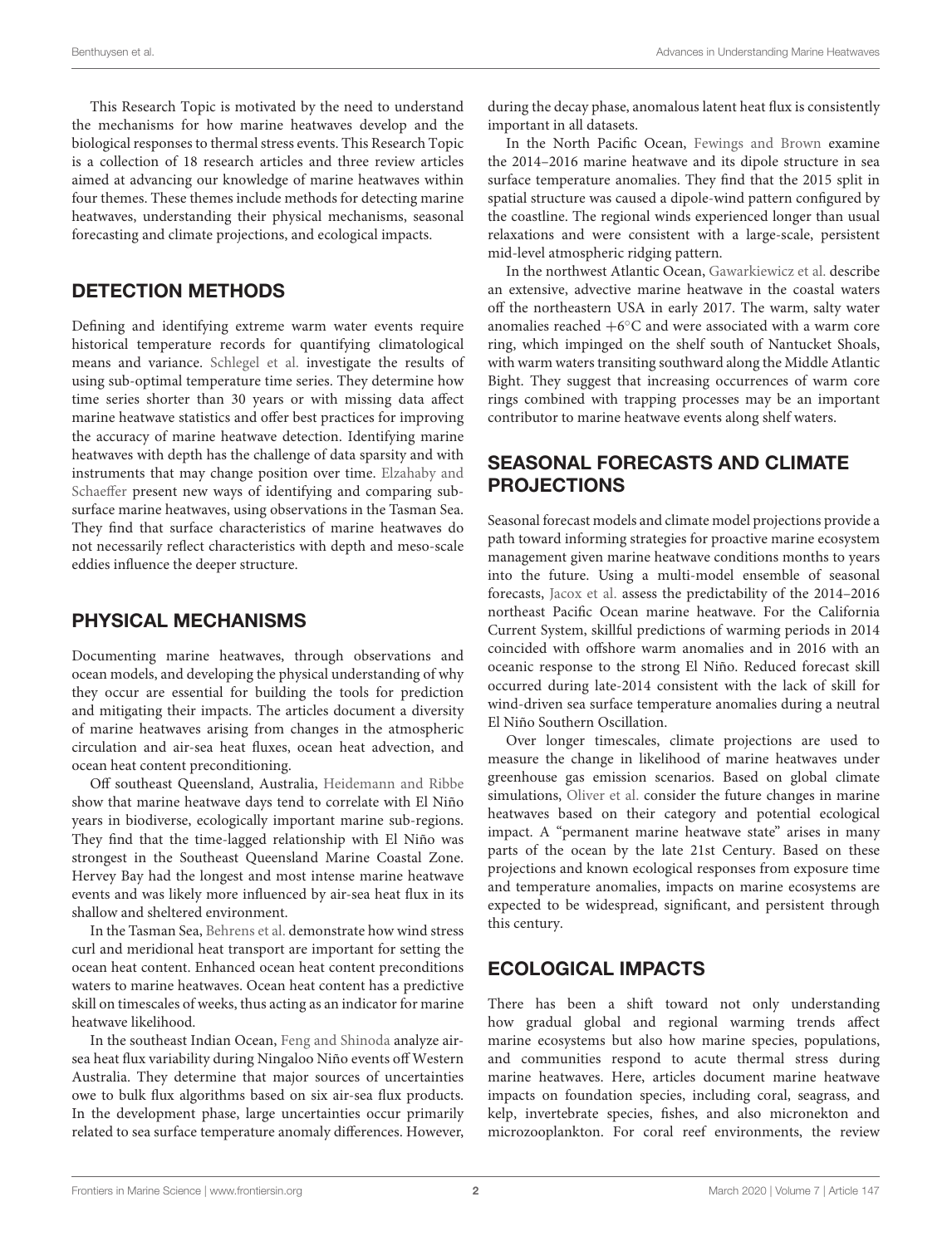by [Fordyce et al.](https://doi.org/10.3389/fmars.2019.00498) provides a framework describing how compounding factors, including extreme thermal anomalies and light penetration, affect the coral photo-endosymbiotic organism causing coral tissue loss and skeletal decay. Summer marine heatwave "hotspots" are proposed as a distinct class of thermal stress events with particular coral physiological responses. Marine heatwave metrics identified coral bleaching events when degree heating week estimates did not indicate a bleaching alert, and hence such metrics may improve ecological response predictability.

The review by [Straub et al.](https://doi.org/10.3389/fmars.2019.00763) provides an overview of how seaweeds have responded to past marine heatwaves with consequences varying from no detectable effects to local extinction. Marine heatwaves negatively affected canopy-forming seaweeds while promoting turf-forming seaweeds. They highlight the challenges associated with monitoring how marine heatwaves impact seaweeds based on extreme thermal stress compared with co-occurring stressors and interacting processes.

The systematic review by [Kendrick et al.](https://doi.org/10.3389/fmars.2019.00455) examines how the 2011 Ningaloo Niño and concurrent flooding affected the Shark Bay (Western Australia) seagrass ecosystem. Extensive temperate seagrass meadows perished, paving the way for small tropical seagrasses. These changes had flow-on effects to consumers, including sea snakes and dugongs, who rely on seagrass for food and habitat. They synthesize the conditions, feedbacks, and responses affecting seagrass structure and composition during the event's timeline.

Following southern New Zealand's strongest recorded marine heatwave in 2017/18, [Thomsen et al.](https://doi.org/10.3389/fmars.2019.00084) document the local extinction of bull kelp, a habitat-forming seaweed, in low intertidal zones. Losses were attributed to extremely warm ocean temperatures, given an assessment of potential stressors. These events were followed by a bloom of invasive kelp Undaria and colonization of other fast-growing seaweeds.

Giant kelp forests are fundamental habitats that were affected by the 2014–2016 marine heatwave in the California Current System. Using satellite imagery from southern California to Baja California, [Cavanaugh et al.](https://doi.org/10.3389/fmars.2019.00413) found that canopy biomass loss and recovery had latitudinal variations. Kelp loss was found to occur when the warmest month's mean sea surface temperatures exceeded 24◦C. At sites in the Baja California Pacific Islands, [Arafeh-Dalmau et al.](https://doi.org/10.3389/fmars.2019.00499) document losses in giant kelp density and coverage, sessile invertebrates, sea stars, and cold water species and the appearance of invasive seaweed species. Both studies indicate that kelp forests at the equatorial edge are vulnerable to marine heatwaves and future increases in their likelihood.

[Burdett et al.](https://doi.org/10.3389/fmars.2019.00516) experimentally simulated sub-lethal, acute heat stress in two common, habitat forming kelp species from the northeast Atlantic. The shallow water species Laminaria digitata, from populations near their upper thermal limit, had higher sensitivity in terms of photosynthesis compared to Laminaria hyperborea, which displayed no apparent change in net photosynthesis. While the kelp species displayed some resilience to short term heat stress, further studies are important for assessing photo-physiological responses with greater duration heat stress.

Following the 2011 Ningaloo Niño, [Caputi et al.](https://doi.org/10.3389/fmars.2019.00484) synthesize the recovery status of Western Australia's invertebrate fisheries and develops a framework for managing fish stocks during and post marine heatwaves. The recovery rate was affected by factors including the species' distribution and sensitivity to increased water temperatures, level of recruitment and spawning stock impairment, life-cycle characteristics, habitat loss, and if management interventions occurred. Prior to a fishing season, fisheries pre-recruit surveys provide early detection of marine heatwave impacts on the stock and potential early management strategies. Furthermore, [Chandrapavan et al.](https://doi.org/10.3389/fmars.2019.00510) examine how the marine heatwave caused recruitment failure and subsequent stock decline of the commercially important blue swimmer crab fishery in Shark Bay. Stock partially recovered within 18 months. By 3 years, full recovery occurred largely owing to water temperatures and fishery closure to aid spawning stock recovery. The studies demonstrate how the rebuilding of impacted stocks can occur through increased monitoring of stock abundance and the environment and timely management actions combined with industry cooperation.

Off Western Australia, [Smith et al.](https://doi.org/10.3389/fmars.2019.00407) discuss a longer-term poleward shift in Sillago schomburgkii, a temperate fish known as yellowfin whiting that is commercially fished. They propose that self-recruitment at higher latitudes is important. After the 2011 Ningaloo Niño, whiting abundance was found shifted markedly poleward. This shift was associated with the unusually strong poleward flow and larval dispersal combined with an extended spawning period from warmer waters at higher latitudes.

In the California Current System, [Brodeur et al.](https://doi.org/10.3389/fmars.2019.00212) examine the pelagic micronekton (crustaceans, small fish, and squid) and macrozooplankton communities prior to and during the 2014–2016 marine heatwave. Using multi-year trawl catch data, they find a major structural shift in species assemblages, from a crustacean to a gelatinous dominated system, in relation to environmental conditions.

For Australia's coastal ecosystems, [Babcock et al.](https://doi.org/10.3389/fmars.2019.00411) synthesize the impacts of recent extreme climate events, including marine heatwaves, on habitat forming species such as coral reefs, kelp forests, seagrasses and mangroves. They use ecosystem models to contrast the long-term implications of simulated pulse, episodic, or step-change disturbances. From multiple model types, the longest recovery times were associated with delays in habitat recovery, with longer recovery timescales for tropical systems compared to temperate systems.

# ADVANCING OUR UNDERSTANDING OF MARINE HEATWAVES

In summary, this Research Topic contributes toward progress in understanding the detection, mechanisms, and prediction of marine heatwaves and their ecological consequences. In this emerging research field on ocean temperature extremes, rapid dissemination of knowledge is crucial for meeting the challenges of the increasing frequency of marine heatwaves. This collection has brought together research aimed at closing the gap in our understanding of the physical mechanisms for marine heatwaves, the ecological impacts and risks for marine ecosystems and timescales of recovery. In doing so, this Research Topic supports a framework for disseminating new, multidisciplinary knowledge